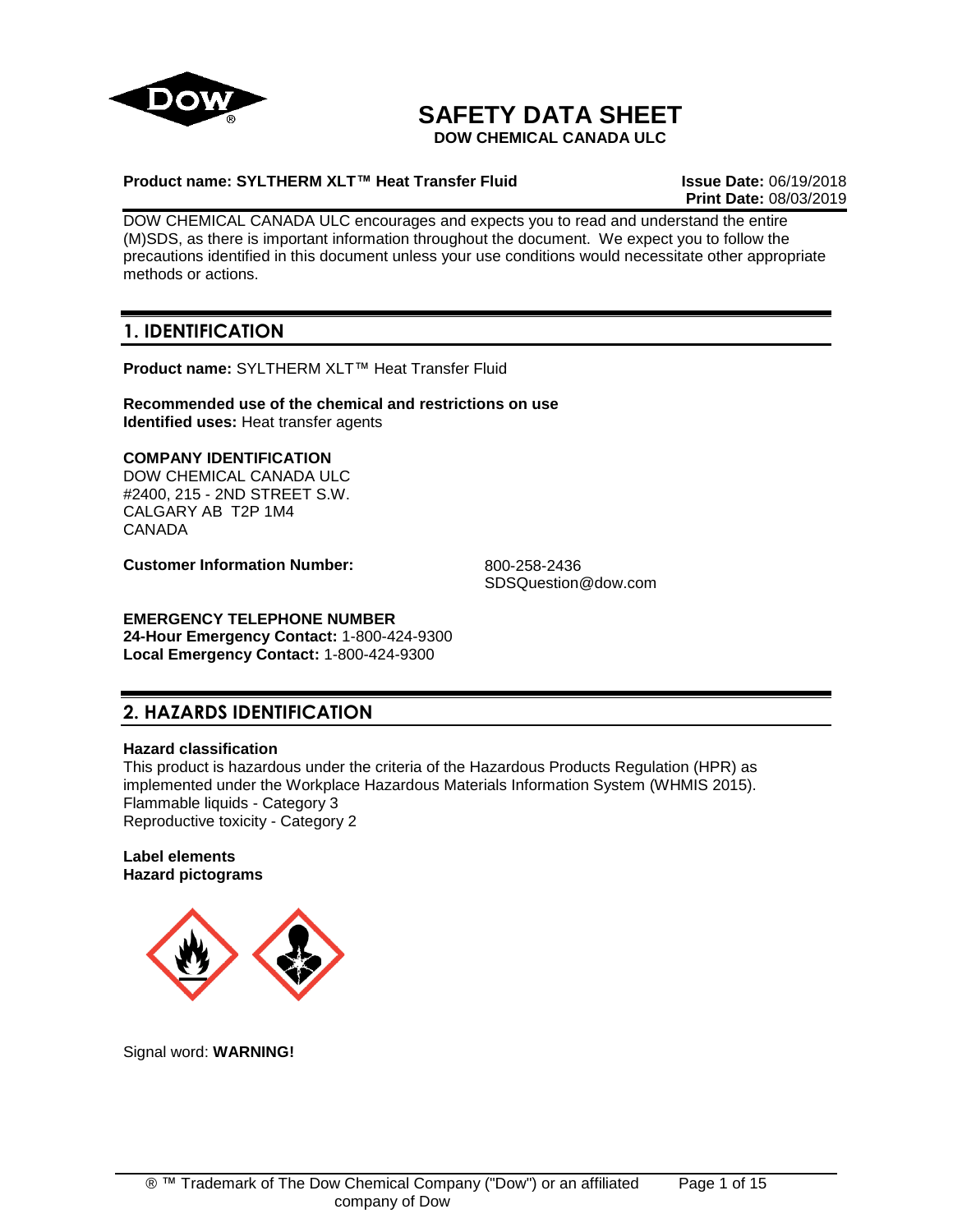#### **Hazards**

Flammable liquid and vapour. Suspected of damaging fertility or the unborn child.

#### **Precautionary statements**

#### **Prevention**

Obtain special instructions before use.

Do not handle until all safety precautions have been read and understood.

Keep away from heat, hot surfaces, sparks, open flames and other ignition sources. No smoking.

Keep container tightly closed.

Ground and bond container and receiving equipment.

Use explosion-proof electrical/ ventilating/ lighting equipment.

Use non-sparking tools.

Take action to prevent static discharges.

Wear protective gloves/ protective clothing/ eye protection/ face protection.

#### **Response**

IF ON SKIN (or hair): Take off immediately all contaminated clothing. Rinse skin with water. IF exposed or concerned: Get medical advice/ attention.

In case of fire: Use dry sand, dry chemical or alcohol-resistant foam to extinguish. In case of fire: Use water spray, alcohol-resistant foam, dry chemical or carbon dioxide to extinguish.

### **Storage**

Store in a well-ventilated place. Keep cool. Store locked up.

#### **Disposal**

Dispose of contents/ container to an approved waste disposal plant.

#### **Other hazards**

No data available

## **3. COMPOSITION/INFORMATION ON INGREDIENTS**

#### **Chemical nature:** Silicone

This product is a mixture.

| <b>Component</b>              | <b>CASRN</b> | <b>Concentration</b>   |
|-------------------------------|--------------|------------------------|
|                               |              |                        |
| Octamethyltrisiloxane         | 107-51-7     | $>=$ 30.0 - < 40.0 %   |
|                               |              |                        |
| Decamethyltetrasiloxane       | 141-62-8     | $>= 20.0 - < 30.0 %$   |
|                               |              |                        |
| Octamethyl Cyclotetrasiloxane | 556-67-2     | $\ge$ = 0.25 - < 1.0 % |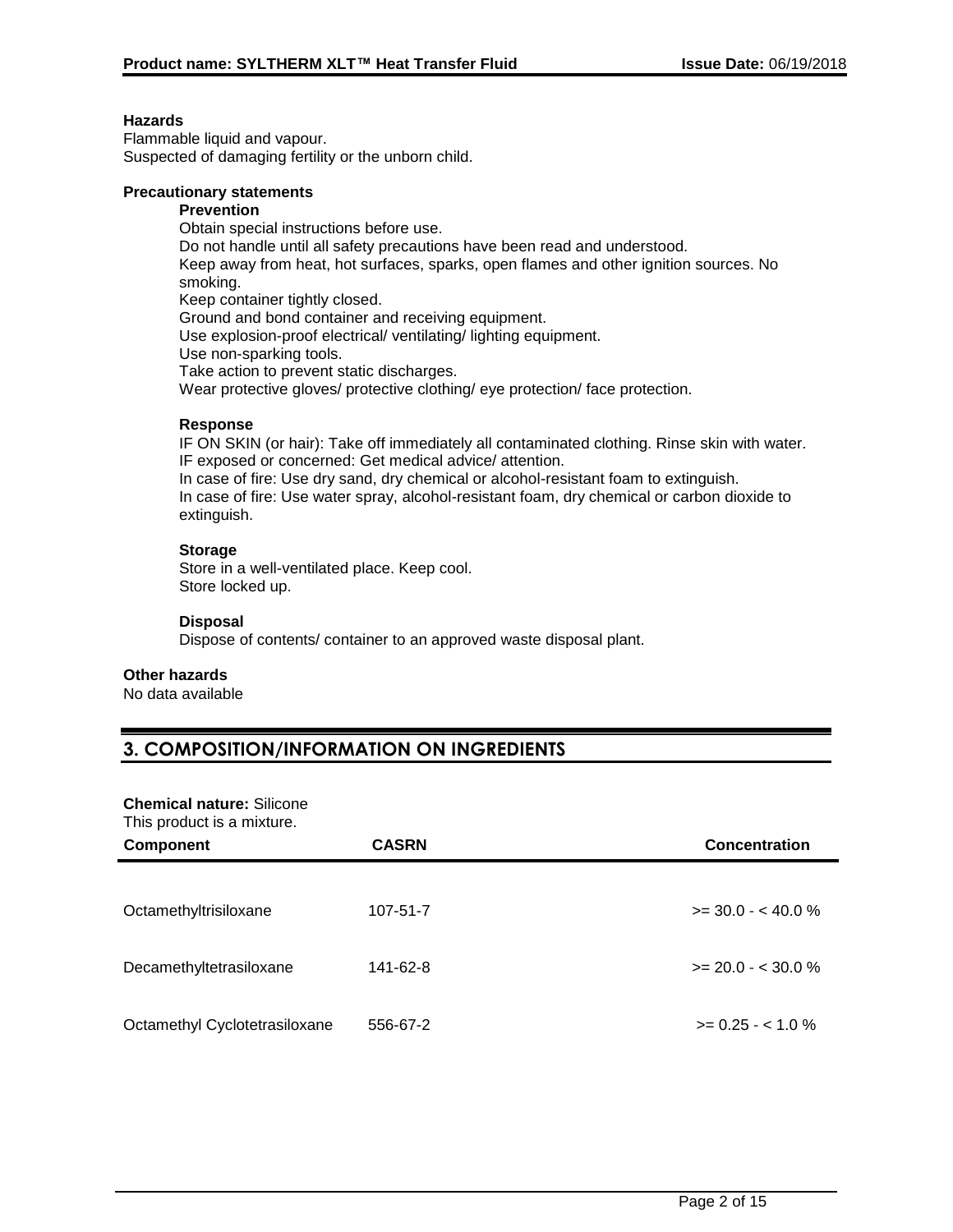Hexamethyldisiloxane 107-46-0 >= 0.25 - < 1.0 %

## **4. FIRST AID MEASURES**

## **Description of first aid measures**

#### **General advice:**

First Aid responders should pay attention to self-protection and use the recommended protective clothing (chemical resistant gloves, splash protection). If potential for exposure exists refer to Section 8 for specific personal protective equipment.

**Inhalation:** Move person to fresh air; if effects occur, consult a physician.

**Skin contact:** Wash off with plenty of water.

**Eye contact:** Flush eyes thoroughly with water for several minutes. Remove contact lenses after the initial 1-2 minutes and continue flushing for several additional minutes. If effects occur, consult a physician, preferably an ophthalmologist.

**Ingestion:** No emergency medical treatment necessary.

#### **Most important symptoms and effects, both acute and delayed:**

Aside from the information found under Description of first aid measures (above) and Indication of immediate medical attention and special treatment needed (below), any additional important symptoms and effects are described in Section 11: Toxicology Information.

#### **Indication of any immediate medical attention and special treatment needed**

**Notes to physician:** No specific antidote. Treatment of exposure should be directed at the control of symptoms and the clinical condition of the patient.

## **5. FIREFIGHTING MEASURES**

**Suitable extinguishing media:** Water spray Alcohol-resistant foam Carbon dioxide (CO2) Dry chemical

**Unsuitable extinguishing media:** High volume water jet Do not use direct water stream.

**Special hazards arising from the substance or mixture Hazardous combustion products:** Silicon oxides Carbon oxides

**Unusual Fire and Explosion Hazards:** Flash back possible over considerable distance. Exposure to combustion products may be a hazard to health. Fire burns more vigorously than would be expected. Vapours may form explosive mixtures with air.

#### **Advice for firefighters**

**Fire Fighting Procedures:** Collect contaminated fire extinguishing water separately. This must not be discharged into drains. Fire residues and contaminated fire extinguishing water must be disposed of in accordance with local regulations. Contain fire water run-off if possible. Fire water run-off, if not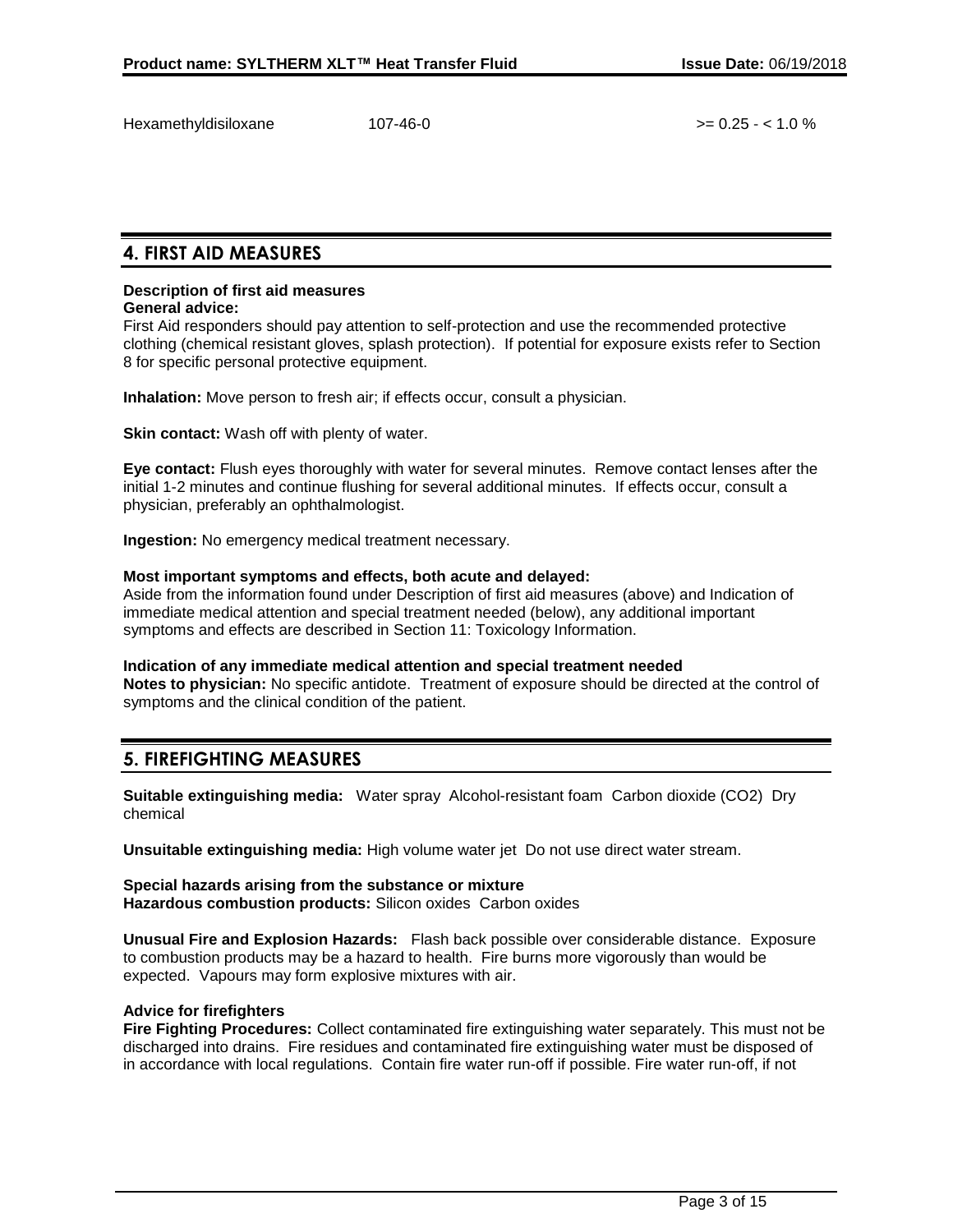contained, may cause environmental damage. Use water spray to cool fire exposed containers and fire affected zone until fire is out and danger of reignition has passed. Do not use a solid water stream as it may scatter and spread fire.

 Use extinguishing measures that are appropriate to local circumstances and the surrounding environment. Use water spray to cool unopened containers. Collect contaminated fire extinguishing water separately. This must not be discharged into drains. Remove undamaged containers from fire area if it is safe to do so. Evacuate area.

**Special protective equipment for firefighters:** In the event of fire, wear self-contained breathing apparatus. Use personal protective equipment.

## **6. ACCIDENTAL RELEASE MEASURES**

**Personal precautions, protective equipment and emergency procedures:** Remove all sources of ignition. Use personal protective equipment. Follow safe handling advice and personal protective equipment recommendations.

**Environmental precautions:** Do not release the product to the aquatic environment above defined regulatory levels Prevent further leakage or spillage if safe to do so. Prevent spreading over a wide area (e.g. by containment or oil barriers). Retain and dispose of contaminated wash water. Local authorities should be advised if significant spillages cannot be contained.

**Methods and materials for containment and cleaning up:** Non-sparking tools should be used. Soak up with inert absorbent material. Suppress (knock down) gases/vapours/mists with a water spray jet. Clean up remaining materials from spill with suitable absorbant. Local or national regulations may apply to releases and disposal of this material, as well as those materials and items employed in the cleanup of releases. You will need to determine which regulations are applicable. For large spills, provide dyking or other appropriate containment to keep material from spreading. If dyked material can be pumped, Sections 13 and 15 of this SDS provide information regarding certain local or national requirements. Dispose of saturated absorbent or cleaning materials appropriately, since spontaneous heating may occur.

See sections: 7, 8, 11, 12 and 13.

## **7. HANDLING AND STORAGE**

**Precautions for safe handling:** Avoid inhalation of vapour or mist. Do not swallow. Avoid contact with eyes. Avoid prolonged or repeated contact with skin. Keep container tightly closed. Keep away from heat and sources of ignition. Take precautionary measures against static discharges. Take care to prevent spills, waste and minimize release to the environment. Non-sparking tools should be used. Handle in accordance with good industrial hygiene and safety practice.

Use with local exhaust ventilation. Use only in an area equipped with explosion proof exhaust ventilation. Ground and bond container and receiving equipment.

**Conditions for safe storage:** Keep in properly labelled containers. Store locked up. Keep tightly closed. Keep in a cool, well-ventilated place. Store in accordance with the particular national regulations. Keep away from heat and sources of ignition.

Do not store with the following product types: Strong oxidizing agents. Organic peroxides. Flammable solids. Pyrophoric liquids. Pyrophoric solids. Self-heating substances and mixtures. Substances and mixtures, which in contact with water, emit flammable gases. Explosives. Gases. Unsuitable materials for containers**:** None known.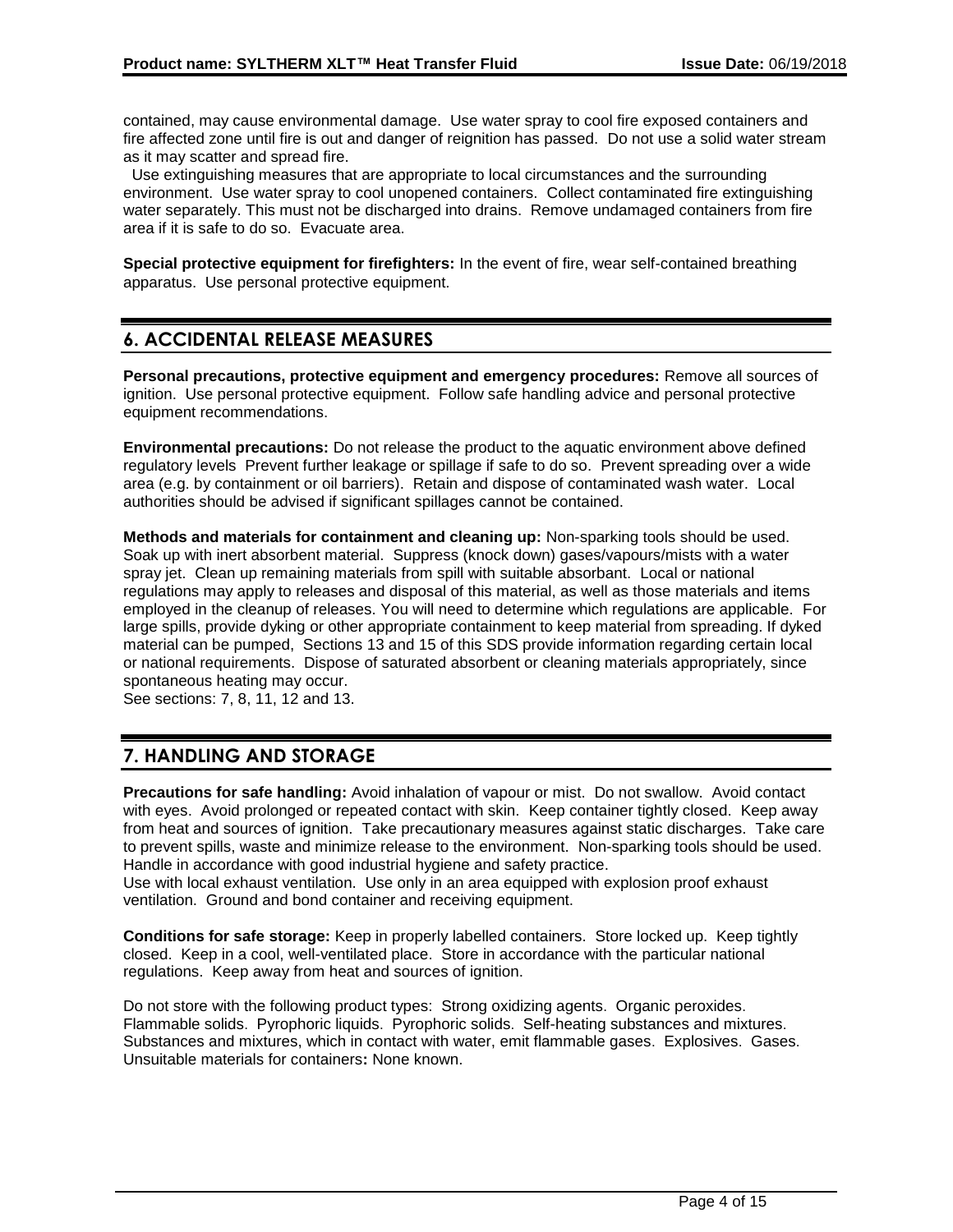## **8. EXPOSURE CONTROLS/PERSONAL PROTECTION**

#### **Control parameters**

If exposure limits exist, they are listed below. If no exposure limits are displayed, then no values are applicable.

| Consult local authorities for recommended exposure limits. |            |                 |                       |
|------------------------------------------------------------|------------|-----------------|-----------------------|
| <b>Component</b>                                           | Regulation | Type of listing | <b>Value/Notation</b> |
| Octamethyltrisiloxane                                      | Dow IHG    | TWA             | 20 ppm                |
| Decamethyltetrasiloxane                                    | Dow IHG    | TWA             | 20 ppm                |
| Octamethyl                                                 | US WEEL    | TWA             | 10 ppm                |
| Cyclotetrasiloxane                                         |            |                 |                       |
| Hexamethyldisiloxane                                       | Dow IHG    | TWA             | 50 ppm                |

## **Exposure controls**

**Engineering controls:** Use local exhaust ventilation, or other engineering controls to maintain airborne levels below exposure limit requirements or guidelines. If there are no applicable exposure limit requirements or guidelines, general ventilation should be sufficient for most operations. Local exhaust ventilation may be necessary for some operations.

#### **Individual protection measures**

**Eye/face protection:** Use safety glasses (with side shields).

## **Skin protection**

**Hand protection:** Use gloves chemically resistant to this material when prolonged or frequently repeated contact could occur. Examples of preferred glove barrier materials include: Butyl rubber. Neoprene. Nitrile/butadiene rubber ("nitrile" or "NBR"). Ethyl vinyl alcohol laminate ("EVAL"). Polyvinyl alcohol ("PVA"). Polyvinyl chloride ("PVC" or "vinyl"). Viton. Examples of acceptable glove barrier materials include: Natural rubber ("latex"). NOTICE: The selection of a specific glove for a particular application and duration of use in a workplace should also take into account all relevant workplace factors such as, but not limited to: Other chemicals which may be handled, physical requirements (cut/puncture protection, dexterity, thermal protection), potential body reactions to glove materials, as well as the instructions/specifications provided by the glove supplier. **Other protection:** Wear clean, body-covering clothing.

**Respiratory protection:** Respiratory protection should be worn when there is a potential to exceed the exposure limit requirements or guidelines. If there are no applicable exposure limit requirements or guidelines, wear respiratory protection when adverse effects, such as respiratory irritation or discomfort have been experienced, or where indicated by your risk assessment process. For most conditions no respiratory protection should be needed; however, if discomfort is experienced, use an approved air-purifying respirator. The following should be effective types of air-purifying respirators: Organic vapor cartridge with a particulate pre-filter.

## **9. PHYSICAL AND CHEMICAL PROPERTIES**

#### **Appearance**

**Physical state** liquid **Color** colourless **Odor** none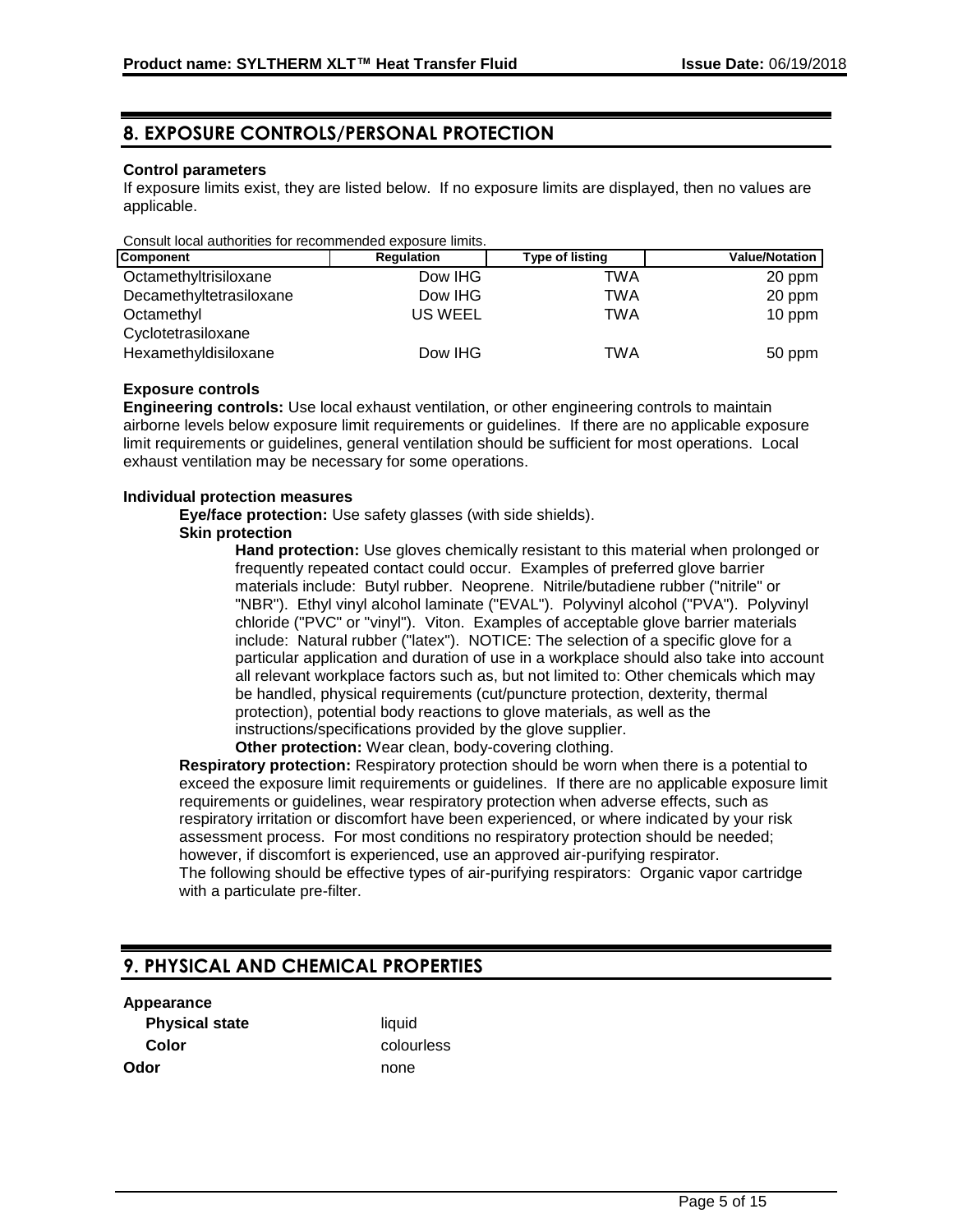| <b>Odor Threshold</b>                             | No data available                                        |
|---------------------------------------------------|----------------------------------------------------------|
| рH                                                | No data available                                        |
| <b>Melting point/range</b>                        | No data available                                        |
| <b>Freezing point</b>                             | No data available                                        |
| Boiling point (760 mmHg)                          | >190 °C                                                  |
| <b>Flash point</b>                                | Tag closed cup $45.5\textdegree C$                       |
| <b>Evaporation Rate (Butyl Acetate)</b><br>= 1)   | No data available                                        |
| <b>Flammability (solid, gas)</b>                  | Not applicable                                           |
| <b>Lower explosion limit</b>                      | $0.9\%$ vol                                              |
| <b>Upper explosion limit</b>                      | 13.75 % vol                                              |
| <b>Vapor Pressure</b>                             | 4 hPa                                                    |
| <b>Relative Vapor Density (air = 1)</b>           | No data available                                        |
| <b>Relative Density (water = 1)</b>               | 0.85                                                     |
| <b>Water solubility</b>                           | No data available                                        |
| <b>Partition coefficient: n-</b><br>octanol/water | No data available                                        |
| <b>Auto-ignition temperature</b>                  | 350 °C                                                   |
| <b>Decomposition temperature</b>                  | No data available                                        |
| <b>Kinematic Viscosity</b>                        | $1.6$ mm $2/s$                                           |
| <b>Explosive properties</b>                       | Not explosive                                            |
| <b>Oxidizing properties</b>                       | The substance or mixture is not classified as oxidizing. |
| <b>Molecular weight</b>                           | No data available                                        |

NOTE: The physical data presented above are typical values and should not be construed as a specification.

## **10. STABILITY AND REACTIVITY**

**Reactivity:** Not classified as a reactivity hazard.

**Chemical stability:** Stable under normal conditions.

**Possibility of hazardous reactions:** Can react with strong oxidizing agents. Vapours may form explosive mixture with air. Flammable liquid and vapour.

**Conditions to avoid:** Heat, flames and sparks.

**Incompatible materials:** Oxidizing agents

**Hazardous decomposition products:** Formaldehyde.

## **11. TOXICOLOGICAL INFORMATION**

*Toxicological information appears in this section when such data is available.*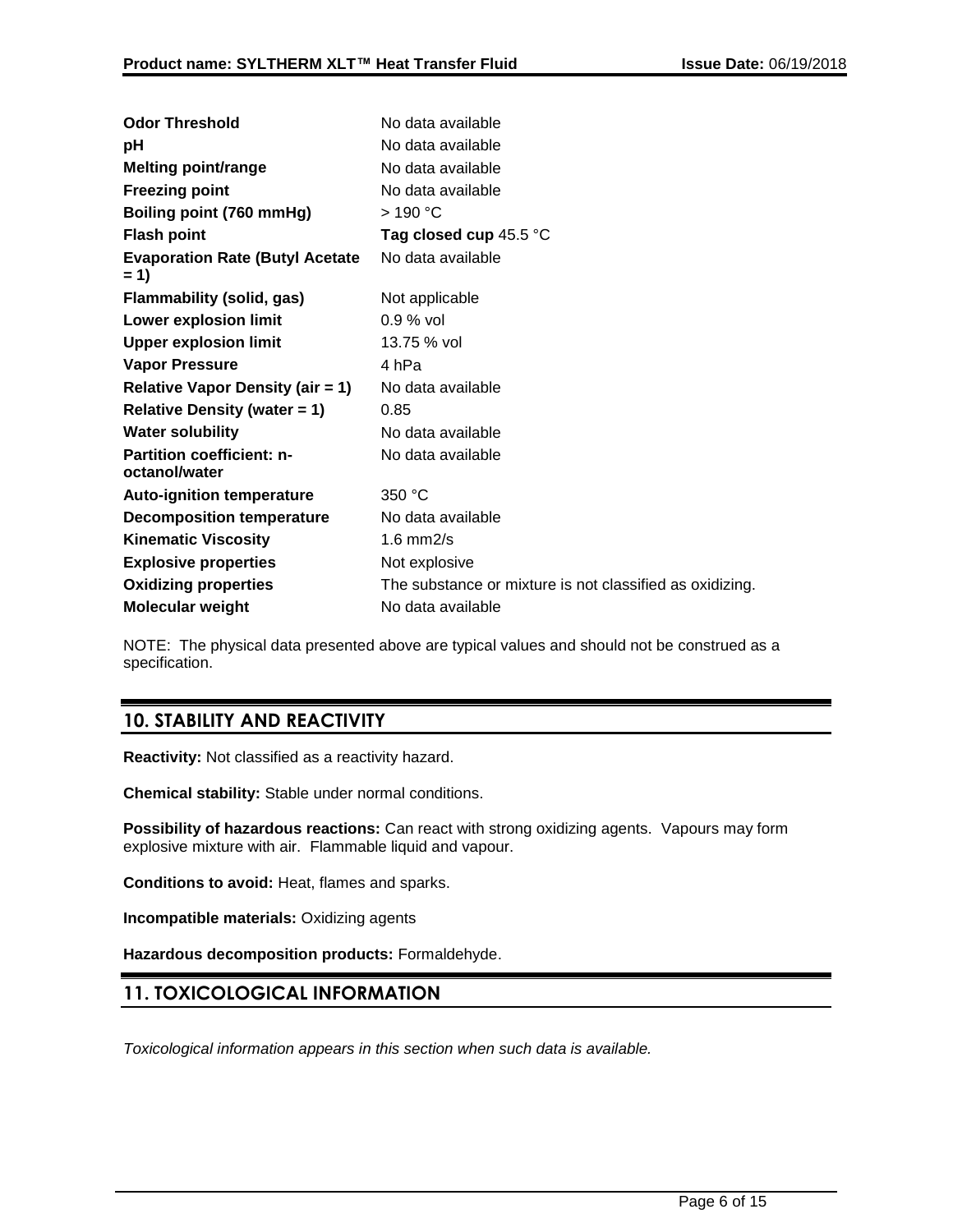### **Acute toxicity**

#### **Acute oral toxicity**

Very low toxicity if swallowed. Harmful effects not anticipated from swallowing small amounts.

As product: Single dose oral LD50 has not been determined.

Based on information for component(s): LD50, Rat, male and female, > 5,000 mg/kg Estimated.

### **Acute dermal toxicity**

Prolonged skin contact is unlikely to result in absorption of harmful amounts.

As product: The dermal LD50 has not been determined.

Based on information for component(s): LD50, Rat, > 2,000 mg/kg Estimated.

#### **Acute inhalation toxicity**

No adverse effects are anticipated from single exposure to mist. Excessive exposure may cause irritation to upper respiratory tract (nose and throat). As product: The LC50 has not been determined.

#### **Skin corrosion/irritation**

Brief contact is essentially nonirritating to skin.

## **Serious eye damage/eye irritation**

May cause slight eye irritation. Corneal injury is unlikely. May cause mild eye discomfort.

#### **Sensitization**

For skin sensitization: Contains component(s) which did not cause allergic skin sensitization in guinea pigs.

For respiratory sensitization: No relevant data found.

#### **Specific Target Organ Systemic Toxicity (Single Exposure)**

Evaluation of available data suggests that this material is not an STOT-SE toxicant.

#### **Specific Target Organ Systemic Toxicity (Repeated Exposure)**

Contains component(s) which have been reported to cause effects on the following organs in animals: Liver.

This material contains octamethyltrisiloxane (L3). Repeated inhalation exposure in rats to L3 resulted in protoporphyrin accumulation in the liver. Without knowledge of the specific mechanism leading to the protoporphyrin accumulation the relevance of this finding to humans is unknown.

This material contains decamethyltetrasiloxane (L4). Repeated oral exposure in rats to L4 resulted in protoporphyrin accumulation in the liver. Without knowledge of the specific mechanism leading to the protoporphyrin accumulation the relevance of this finding to humans is unknown.

#### **Carcinogenicity**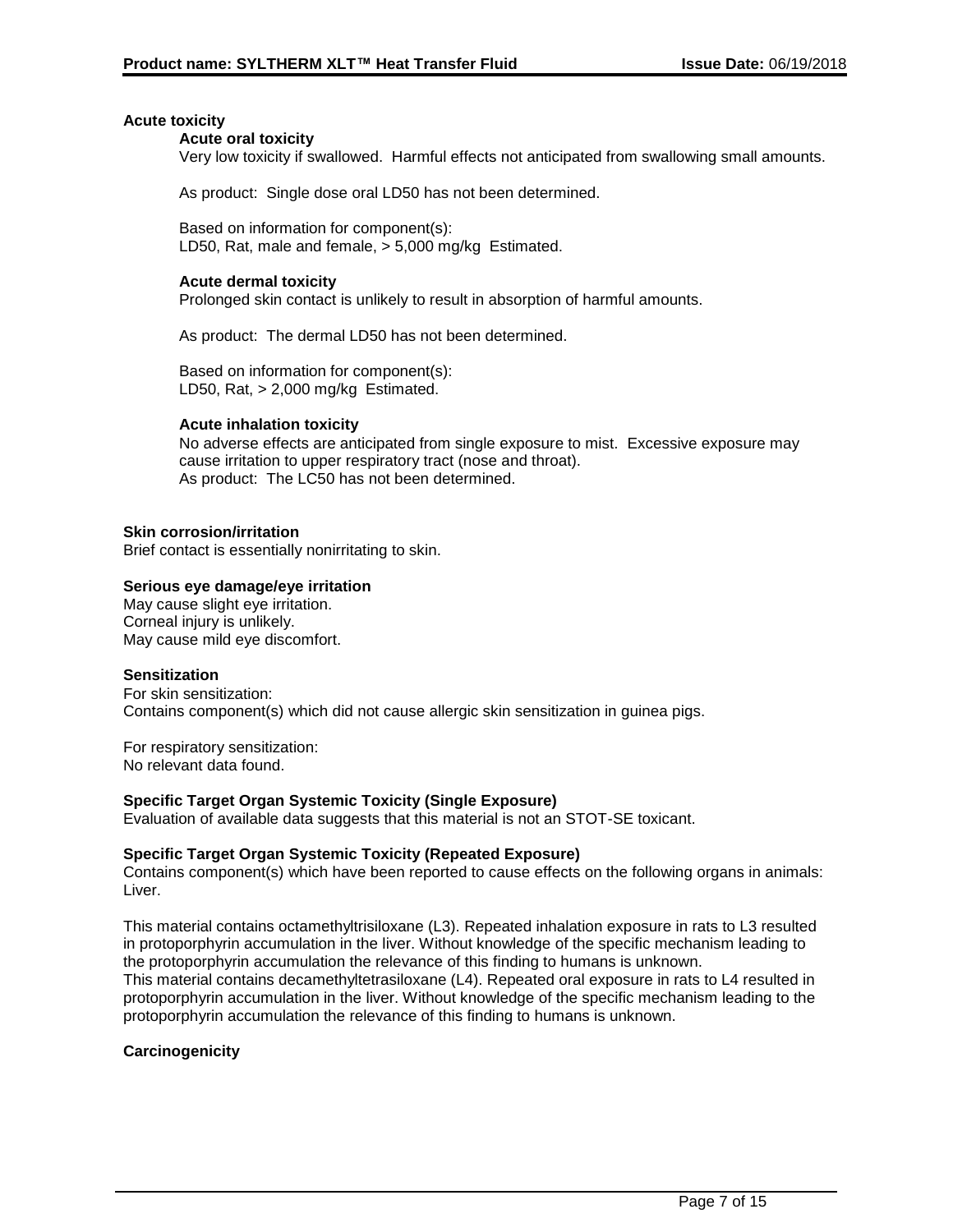Based on information for component(s): Did not cause cancer in long-term animal studies which used routes of exposure considered relevant to industrial handling. Positiveresults have been reported in other studies using routes of exposure not relevant to industrial handling.

### **Teratogenicity**

Contains component(s) which did not cause birth defects or any other fetal effects in lab animals.

#### **Reproductive toxicity**

Contains component(s) which have been shown to interfere with reproduction in animal studies. Contains component(s) which have interfered with fertility in animal studies.

#### **Mutagenicity**

Based on information for component(s): In vitro genetic toxicity studies were predominantly negative.

#### **Aspiration Hazard**

Based on available information, aspiration hazard could not be determined.

#### **COMPONENTS INFLUENCING TOXICOLOGY:**

#### **Octamethyltrisiloxane**

**Acute inhalation toxicity** LC50, Rat, male and female, 4 Hour, vapour, > 22.6 mg/l No deaths occurred at this concentration.

#### **Decamethyltetrasiloxane**

#### **Acute inhalation toxicity**

LC50, Rat, 6 Hour, vapour, > 5,080 mg/l No deaths occurred at this concentration.

#### **Octamethyl Cyclotetrasiloxane**

#### **Acute inhalation toxicity**

LC50, Rat, male and female, 4 Hour, dust/mist, 36 mg/l OECD Test Guideline 403

#### **Hexamethyldisiloxane**

**Acute inhalation toxicity** LC50, Rat, male and female, 4 Hour, vapour, 106 mg/l OECD Test Guideline 403

## **12. ECOLOGICAL INFORMATION**

*Ecotoxicological information appears in this section when such data is available.*

#### **Toxicity**

#### **Octamethyltrisiloxane**

#### **Acute toxicity to fish**

Not expected to be acutely toxic to aquatic organisms. No toxicity at the limit of solubility LC50, Oncorhynchus mykiss (rainbow trout), flow-through test, 96 Hour, > 0.0191 mg/l, OECD Test Guideline 203

#### **Acute toxicity to aquatic invertebrates**

No toxicity at the limit of solubility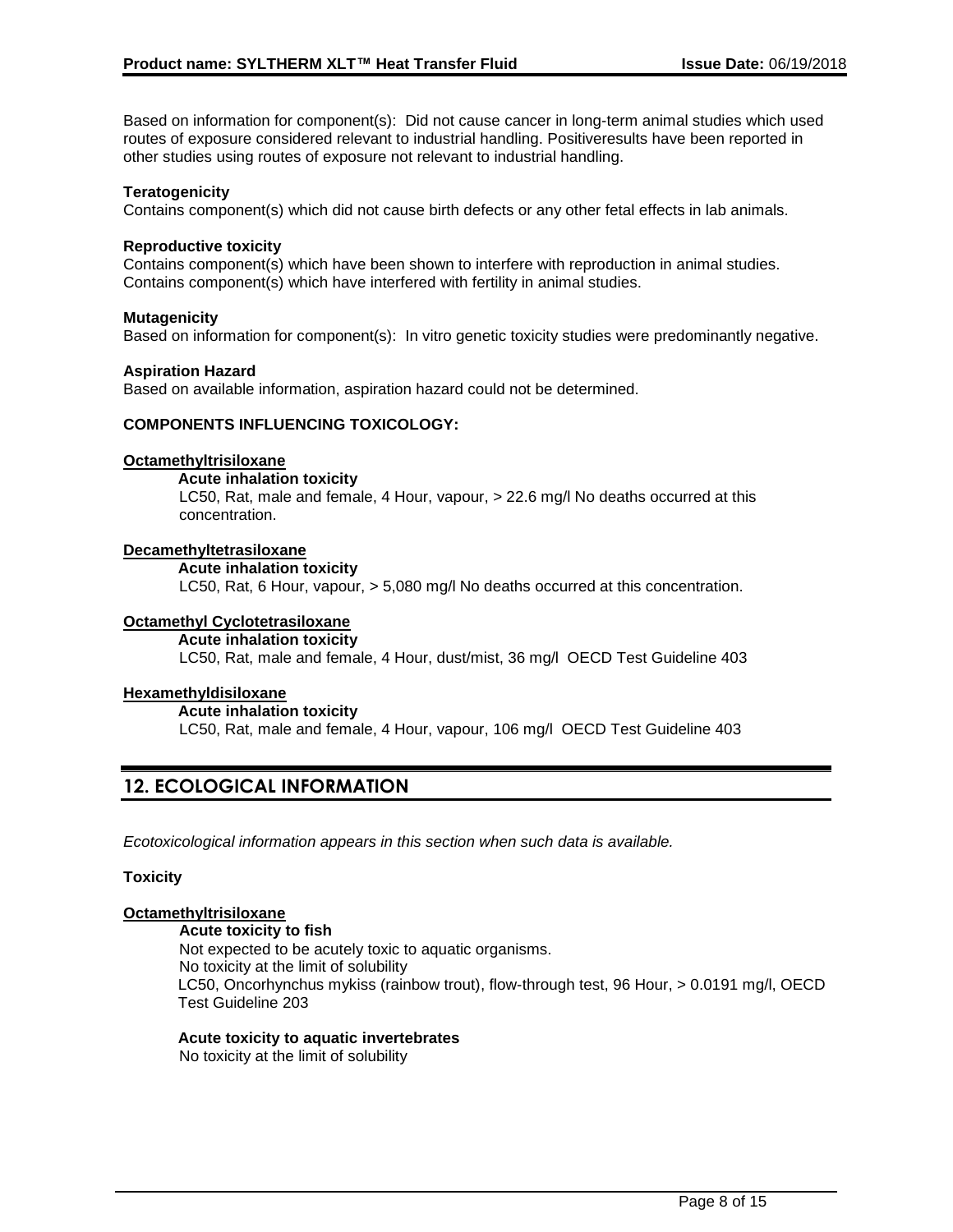EC50, Daphnia magna (Water flea), flow-through test, 48 Hour, > 0.02 mg/l, OECD Test Guideline 202

## **Acute toxicity to algae/aquatic plants**

No toxicity at the limit of solubility EC50, Pseudokirchneriella subcapitata (green algae), static test, 72 Hour, Growth rate inhibition, > 0.0094 mg/l, OECD Test Guideline 201

## **Toxicity to bacteria**

For similar material(s): EC50, activated sludge, static test, 3 Hour, Respiration rates., > 100 mg/l, OECD Test Guideline 209

#### **Chronic toxicity to fish**

No toxicity at the limit of solubility NOEC, Oncorhynchus mykiss (rainbow trout), 90 d, > 0.027 mg/l

## **Chronic toxicity to aquatic invertebrates**

No toxicity at the limit of solubility NOEC, Daphnia magna (Water flea), flow-through test, 21 d, > 0.015 mg/l

#### **Decamethyltetrasiloxane**

**Acute toxicity to fish**

Not expected to be acutely toxic to aquatic organisms. No toxicity at the limit of solubility LC50, Oncorhynchus mykiss (rainbow trout), flow-through, 96 Hour, > 0.0063 mg/l

#### **Acute toxicity to aquatic invertebrates**

No toxicity at the limit of solubility EC50, Daphnia magna (Water flea), 48 Hour, > 0.0055 mg/l

## **Acute toxicity to algae/aquatic plants**

No toxicity at the limit of solubility EC50, Pseudokirchneriella subcapitata (green algae), Static, 72 Hour, Growth rate, > 0.0022 mg/l

**Toxicity to bacteria** EC50, activated sludge, Static, 3 Hour, Respiration rates., > 100 mg/l

#### **Chronic toxicity to fish**

No toxicity at the limit of solubility LC50, Oncorhynchus mykiss (rainbow trout), 14 d, > 0.0056 mg/l No toxicity at the limit of solubility NOEC, Oncorhynchus mykiss (rainbow trout), 14 d, >= 0.0056 mg/l No toxicity at the limit of solubility NOEC, Oncorhynchus mykiss (rainbow trout), 90 d, >= 0.0079 mg/l

#### **Chronic toxicity to aquatic invertebrates**

No toxicity at the limit of solubility NOEC, Daphnia magna (Water flea), 21 d, 0.0049 mg/l

#### **Octamethyl Cyclotetrasiloxane**

## **Acute toxicity to fish**

Not expected to be acutely toxic to aquatic organisms.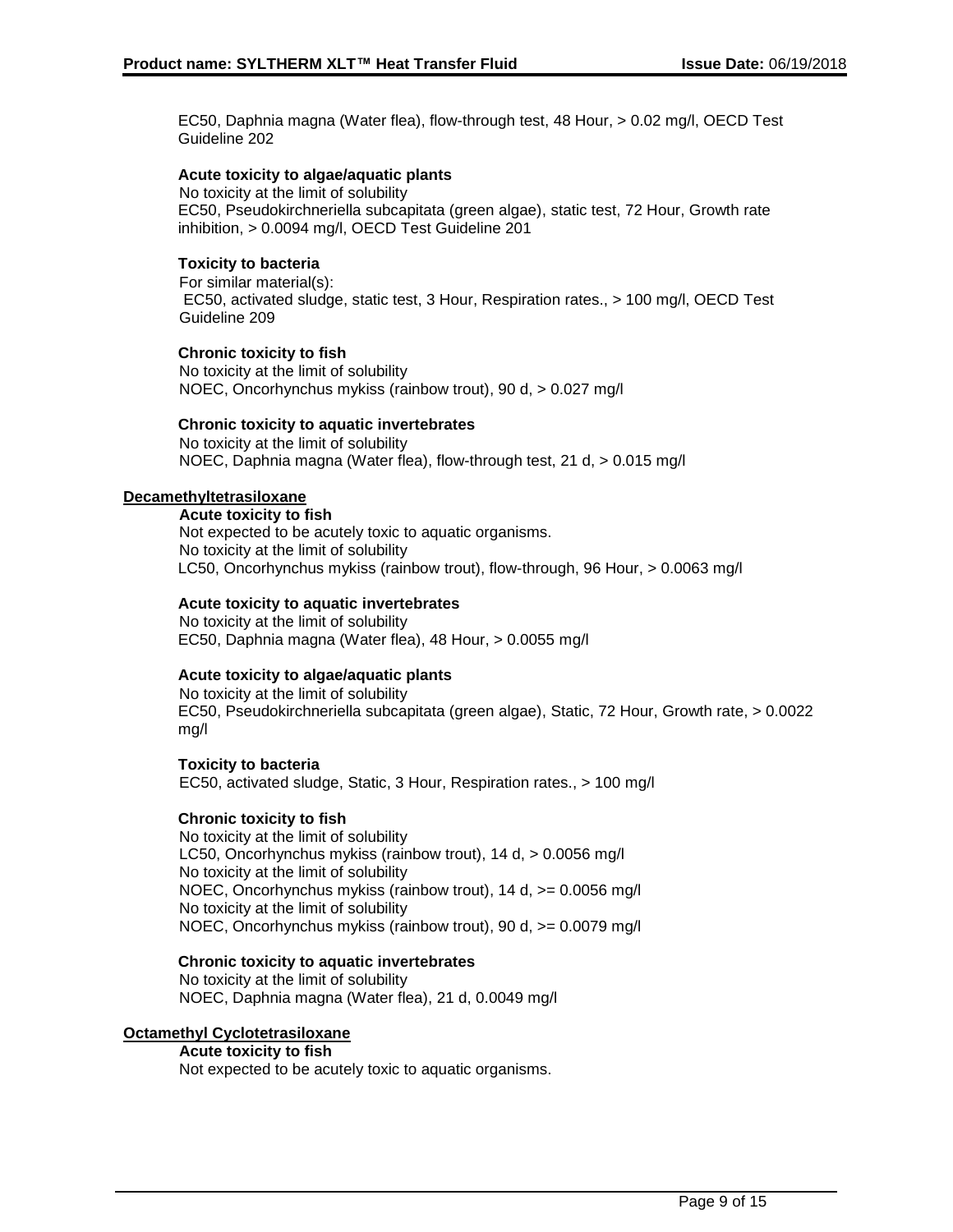No toxicity at the limit of solubility LC50, Oncorhynchus mykiss (rainbow trout), flow-through, 96 Hour, > 0.022 mg/l No toxicity at the limit of solubility LC50, Cyprinodon variegatus (sheepshead minnow), flow-through, 14 d, > 0.0063 mg/l

## **Acute toxicity to aquatic invertebrates**

No toxicity at the limit of solubility EC50, Mysidopsis bahia (opossum shrimp), flow-through test, 96 Hour, > 0.0091 mg/l No toxicity at the limit of solubility EC50, Daphnia magna (Water flea), flow-through test, 48 Hour, > 0.015 mg/l

#### **Acute toxicity to algae/aquatic plants**

No toxicity at the limit of solubility ErC50, Pseudokirchneriella subcapitata (green algae), 72 Hour, Growth rate, > 0.022 mg/l

#### **Chronic toxicity to fish**

No toxicity at the limit of solubility NOEC, Oncorhynchus mykiss (rainbow trout), 93 d, >= 0.0044 mg/l

## **Chronic toxicity to aquatic invertebrates**

No toxicity at the limit of solubility NOEC, Daphnia magna (Water flea), 21 d, >= 0.0079 mg/l

#### **Hexamethyldisiloxane**

#### **Acute toxicity to fish**

Material is highly toxic to aquatic organisms on an acute basis (LC50/EC50 between 0.1 and 1 mg/L in the most sensitive species tested). LC50, Oncorhynchus mykiss (rainbow trout), flow-through test, 96 Hour, 0.46 mg/l

### **Acute toxicity to algae/aquatic plants**

No toxicity at the limit of solubility ErC50, Selenastrum capricornutum (green algae), 72 Hour, Growth rate, > 0.55 mg/l, OECD Test Guideline 201

#### **Chronic toxicity to aquatic invertebrates**

NOEC, Daphnia magna (Water flea), semi-static test, 21 d, number of offspring, 0.08 mg/l

#### **Persistence and degradability**

#### **Octamethyltrisiloxane**

**Biodegradability:** Biodegradation under aerobic laboratory conditions is below detectable limits (BOD20 or BOD28/ThOD < 2.5%). 10-day Window: Not applicable **Biodegradation:** 0 % **Exposure time:** 28 d **Method:** OECD Test Guideline 310 or Equivalent

**Photodegradation Atmospheric half-life:** 8.94 d **Method:** Estimated.

#### **Decamethyltetrasiloxane**

**Biodegradability:** Material is not readily biodegradable according to OECD/EEC guidelines. 10-day Window: Not applicable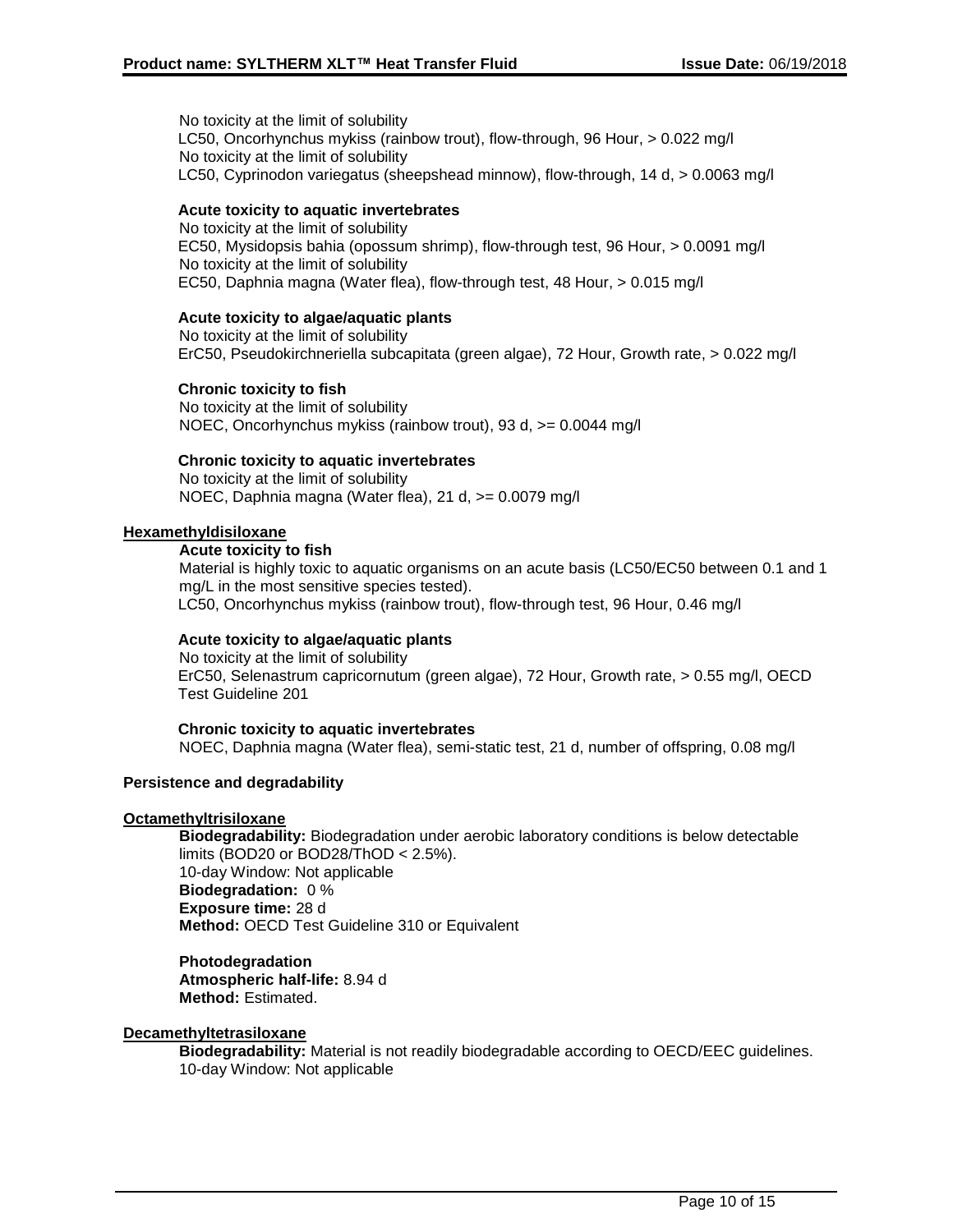**Biodegradation:** 0 % **Exposure time:** 28 d **Method:** OECD Test Guideline 310

## **Octamethyl Cyclotetrasiloxane**

**Biodegradability:** Material is expected to biodegrade very slowly (in the environment). Fails to pass OECD/EEC tests for ready biodegradability. 10-day Window: Not applicable **Biodegradation:** 3.7 % **Exposure time:** 28 d **Method:** OECD Test Guideline 310

#### **Stability in Water (1/2-life)**

Hydrolysis, DT50, 69.3 - 144 Hour, pH 7, Half-life Temperature 24.6 °C, OECD Test Guideline 111

**Photodegradation Atmospheric half-life:** 16 d **Method:** Estimated.

## **Hexamethyldisiloxane**

**Biodegradability:** Material is expected to biodegrade very slowly (in the environment). Fails to pass OECD/EEC tests for ready biodegradability. 10-day Window: Not applicable **Biodegradation:** 2 % **Exposure time:** 28 d **Method:** OECD Test Guideline 301C

**Stability in Water (1/2-life)** Hydrolyses on contact with water.

#### **Photodegradation**

**Test Type:** Half-life (indirect photolysis) **Sensitization:** OH radicals **Atmospheric half-life:** 11.9 d **Method:** Estimated.

## **Bioaccumulative potential**

#### **Octamethyltrisiloxane**

**Bioaccumulation:** Bioconcentration potential is high (BCF > 3000 or Log Pow between 5 and 7).

**Partition coefficient: n-octanol/water(log Pow):** 5.35 Estimated.

**Bioconcentration factor (BCF):** >= 500 Pimephales promelas (fathead minnow) OECD Test Guideline 305

## **Decamethyltetrasiloxane**

**Bioaccumulation:** Bioconcentration potential is high (BCF > 3000 or Log Pow between 5 and 7).

**Partition coefficient: n-octanol/water(log Pow):** 8.21 Measured **Bioconcentration factor (BCF):** 3,397 Estimated.

#### **Octamethyl Cyclotetrasiloxane**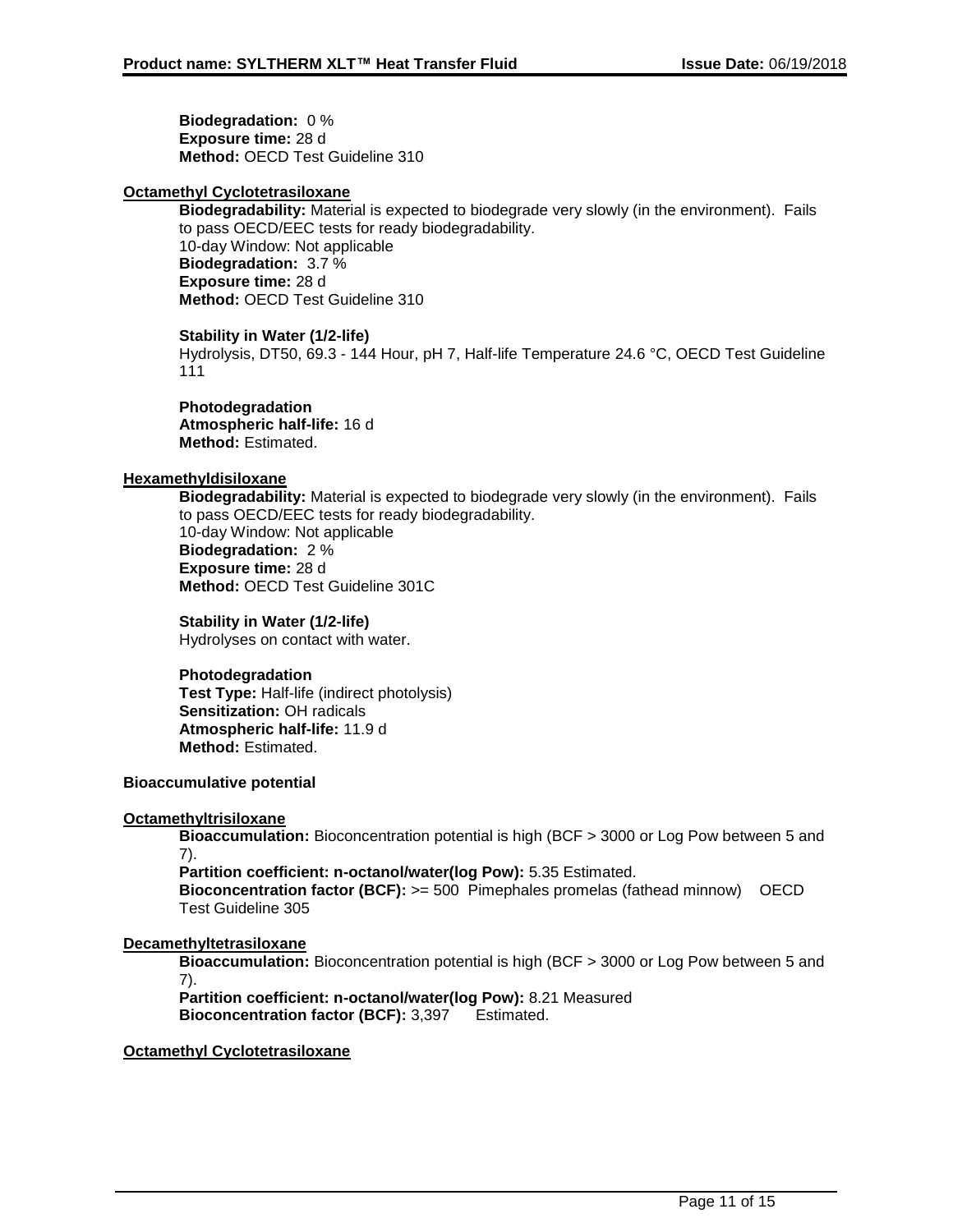**Bioaccumulation:** Bioconcentration potential is high (BCF > 3000 or Log Pow between 5 and 7).

**Partition coefficient: n-octanol/water(log Pow):** 6.49 Measured **Bioconcentration factor (BCF):** 12,400 Pimephales promelas (fathead minnow) Measured

## **Hexamethyldisiloxane**

**Bioaccumulation:** Bioconcentration potential is moderate (BCF between 100 and 3000 or Log Pow between 3 and 5). Reacts with water. **Partition coefficient: n-octanol/water(log Pow):** 4.20 Measured **Bioconcentration factor (BCF):** 1,300 Fish Measured

## **Mobility in soil**

## **Octamethyltrisiloxane**

Potential for mobility in soil is slight (Koc between 2000 and 5000). **Partition coefficient (Koc):** 3179 Estimated.

## **Decamethyltetrasiloxane**

Expected to be relatively immobile in soil (Koc > 5000). **Partition coefficient (Koc):** > 5000 Estimated.

## **Octamethyl Cyclotetrasiloxane**

Expected to be relatively immobile in soil (Koc > 5000).

## **Hexamethyldisiloxane**

Potential for mobility in soil is medium (Koc between 150 and 500). **Partition coefficient (Koc):** 390 - 4600 Estimated.

## **13. DISPOSAL CONSIDERATIONS**

**Disposal methods:** DO NOT DUMP INTO ANY SEWERS, ON THE GROUND, OR INTO ANY BODY OF WATER. All disposal practices must be in compliance with all Federal, State/Provincial and local laws and regulations. Regulations may vary in different locations. Waste characterizations and compliance with applicable laws are the responsibility solely of the waste generator. AS YOUR SUPPLIER, WE HAVE NO CONTROL OVER THE MANAGEMENT PRACTICES OR MANUFACTURING PROCESSES OF PARTIES HANDLING OR USING THIS MATERIAL. THE INFORMATION PRESENTED HERE PERTAINS ONLY TO THE PRODUCT AS SHIPPED IN ITS INTENDED CONDITION AS DESCRIBED IN MSDS SECTION: Composition Information. FOR UNUSED & UNCONTAMINATED PRODUCT, the preferred options include sending to a licensed, permitted: Incinerator or other thermal destruction device. For additional information, refer to: Handling & Storage Information, MSDS Section 7 Stability & Reactivity Information, MSDS Section10 Regulatory Information, MSDS Section 15

**Treatment and disposal methods of used packaging:** Empty containers should be recycled or otherwise disposed of by an approved waste management facility. Waste characterizations and compliance with applicable laws are the responsibility solely of the waste generator. Do not re-use containers for any purpose.

## **14. TRANSPORT INFORMATION**

**TDG**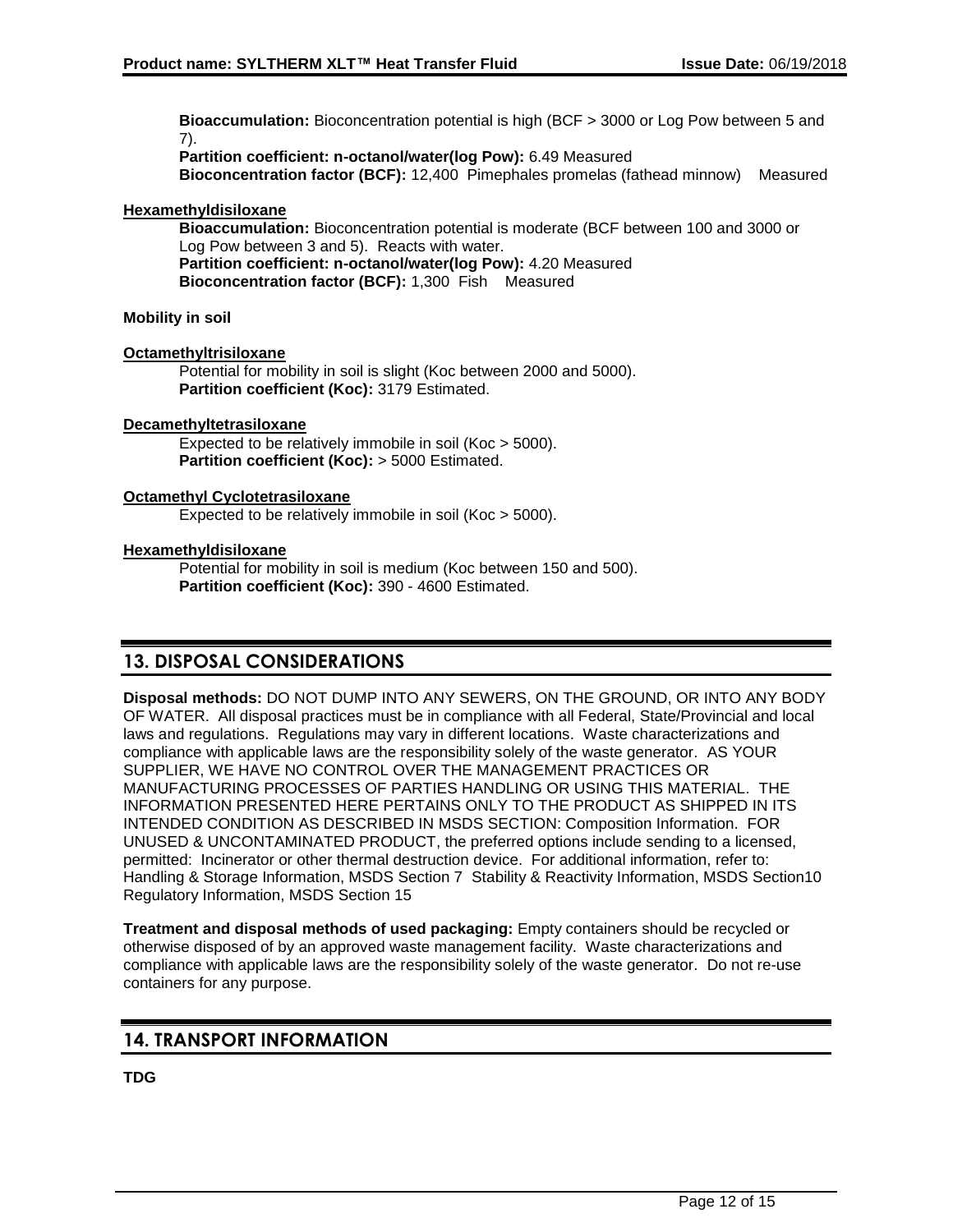| Proper shipping name | FLAMMABLE LIQUID, N.O.S. (Octamethyltrisiloxane, |
|----------------------|--------------------------------------------------|
|                      | Decamethyltetrasiloxane)                         |
| UN number            | UN 1993                                          |
| <b>Class</b>         |                                                  |
| <b>Packing group</b> | Ш                                                |

## **Classification for SEA transport (IMO-IMDG):**

| Proper shipping name       | FLAMMABLE LIQUID, N.O.S. (Octamethyltrisiloxane,       |
|----------------------------|--------------------------------------------------------|
|                            | Decamethyltetrasiloxane)                               |
| UN number                  | UN 1993                                                |
| <b>Class</b>               | 3                                                      |
| Packing group              | Ш                                                      |
| <b>Marine pollutant</b>    | No                                                     |
| <b>Transport in bulk</b>   | Consult IMO regulations before transporting ocean bulk |
| according to Annex I or II |                                                        |
| of MARPOL 73/78 and the    |                                                        |
| <b>IBC or IGC Code</b>     |                                                        |
|                            |                                                        |

## **Classification for AIR transport (IATA/ICAO):**

| Proper shipping name | Flammable liquid, n.o.s. (Octamethyltrisiloxane, |
|----------------------|--------------------------------------------------|
|                      | Decamethyltetrasiloxane)                         |
| UN number            | UN 1993                                          |
| Class                |                                                  |
| Packing group        | Ш                                                |

This information is not intended to convey all specific regulatory or operational requirements/information relating to this product. Transportation classifications may vary by container volume and may be influenced by regional or country variations in regulations. Additional transportation system information can be obtained through an authorized sales or customer service representative. It is the responsibility of the transporting organization to follow all applicable laws, regulations and rules relating to the transportation of the material.

## **15. REGULATORY INFORMATION**

#### **Canadian Domestic Substances List (DSL)**

All substances contained in this product are listed on the Canadian Domestic Substances List (DSL) or are not required to be listed.

## **16. OTHER INFORMATION**

### **Revision**

Identification Number: 39476 / A208 / Issue Date: 06/19/2018 / Version: 1.0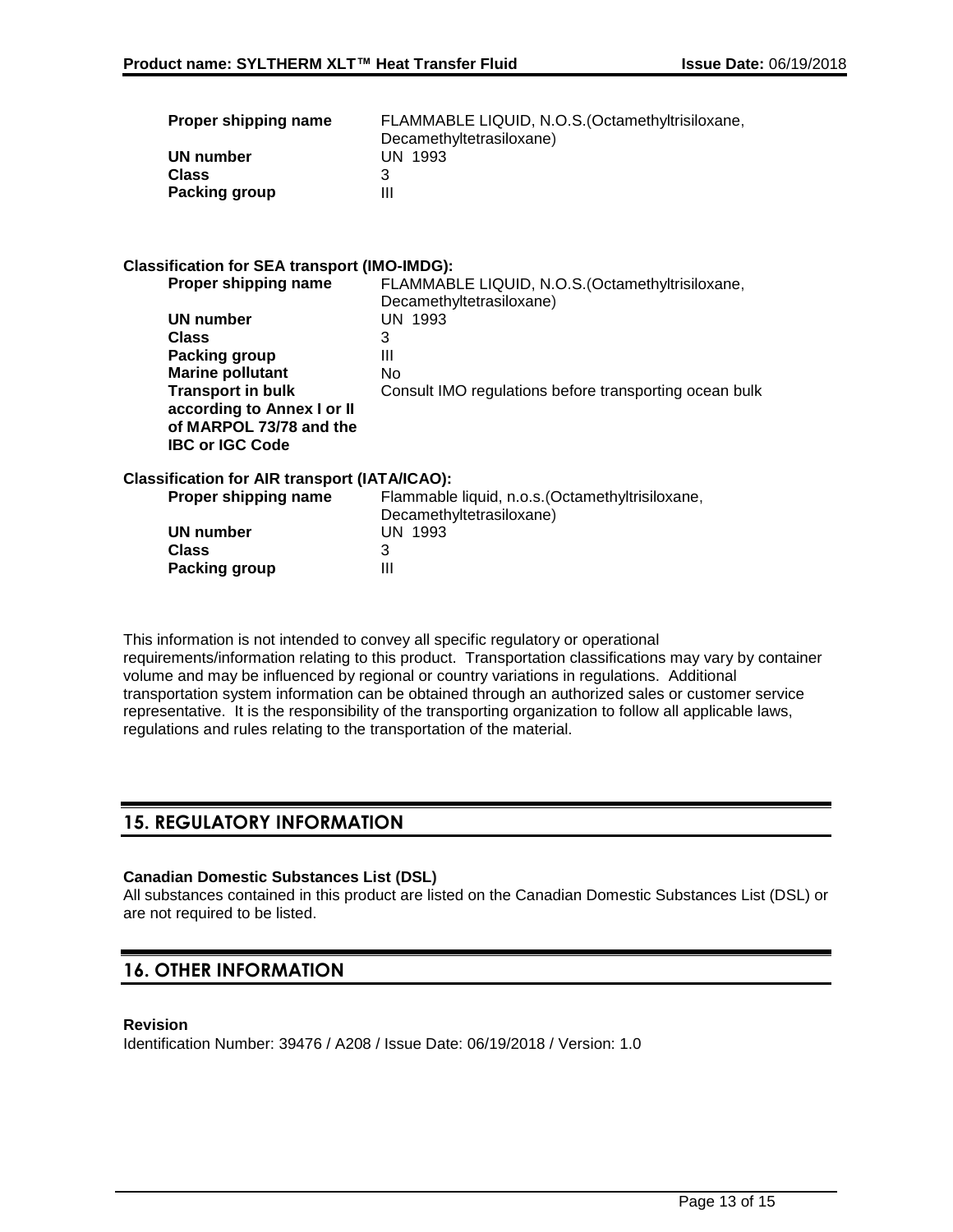Most recent revision(s) are noted by the bold, double bars in left-hand margin throughout this document.

## **Legend**

| $-99$     |                                                     |
|-----------|-----------------------------------------------------|
| Dow IHG   | Dow Industrial Hygiene Guideline                    |
| l TWA     | Time weighted average                               |
| l US WEEL | USA. Workplace Environmental Exposure Levels (WEEL) |

## **Full text of other abbreviations**

AICS - Australian Inventory of Chemical Substances; ASTM - American Society for the Testing of Materials; bw - Body weight; CERCLA - Comprehensive Environmental Response, Compensation, and Liability Act; CMR - Carcinogen, Mutagen or Reproductive Toxicant; DIN - Standard of the German Institute for Standardisation; DOT - Department of Transportation; DSL - Domestic Substances List (Canada); ECx - Concentration associated with x% response; EHS - Extremely Hazardous Substance; ELx - Loading rate associated with x% response; EmS - Emergency Schedule; ENCS - Existing and New Chemical Substances (Japan); ErCx - Concentration associated with x% growth rate response; ERG - Emergency Response Guide; GHS - Globally Harmonized System; GLP - Good Laboratory Practice; HMIS - Hazardous Materials Identification System; IARC - International Agency for Research on Cancer; IATA - International Air Transport Association; IBC - International Code for the Construction and Equipment of Ships carrying Dangerous Chemicals in Bulk; IC50 - Half maximal inhibitory concentration; ICAO - International Civil Aviation Organization; IECSC - Inventory of Existing Chemical Substances in China; IMDG - International Maritime Dangerous Goods; IMO - International Maritime Organization; ISHL - Industrial Safety and Health Law (Japan); ISO - International Organisation for Standardization; KECI - Korea Existing Chemicals Inventory; LC50 - Lethal Concentration to 50 % of a test population; LD50 - Lethal Dose to 50% of a test population (Median Lethal Dose); MARPOL - International Convention for the Prevention of Pollution from Ships; MSHA - Mine Safety and Health Administration; n.o.s. - Not Otherwise Specified; NFPA - National Fire Protection Association; NO(A)EC - No Observed (Adverse) Effect Concentration; NO(A)EL - No Observed (Adverse) Effect Level; NOELR - No Observable Effect Loading Rate; NTP - National Toxicology Program; NZIoC - New Zealand Inventory of Chemicals; OECD - Organization for Economic Co-operation and Development; OPPTS - Office of Chemical Safety and Pollution Prevention; PBT - Persistent, Bioaccumulative and Toxic substance; PICCS - Philippines Inventory of Chemicals and Chemical Substances; (Q)SAR - (Quantitative) Structure Activity Relationship; RCRA - Resource Conservation and Recovery Act; REACH - Regulation (EC) No 1907/2006 of the European Parliament and of the Council concerning the Registration, Evaluation, Authorisation and Restriction of Chemicals; RQ - Reportable Quantity; SADT - Self-Accelerating Decomposition Temperature; SARA - Superfund Amendments and Reauthorization Act; SDS - Safety Data Sheet; TCSI - Taiwan Chemical Substance Inventory; TSCA - Toxic Substances Control Act (United States); UN - United Nations; UNRTDG - United Nations Recommendations on the Transport of Dangerous Goods; vPvB - Very Persistent and Very Bioaccumulative

#### **Information Source and References**

This SDS is prepared by Product Regulatory Services and Hazard Communications Groups from information supplied by internal references within our company.

DOW CHEMICAL CANADA ULC urges each customer or recipient of this (M)SDS to study it carefully and consult appropriate expertise, as necessary or appropriate, to become aware of and understand the data contained in this (M)SDS and any hazards associated with the product. The information herein is provided in good faith and believed to be accurate as of the effective date shown above. However, no warranty, express or implied, is given. Regulatory requirements are subject to change and may differ between various locations. It is the buyer's/user's responsibility to ensure that his activities comply with all federal, state, provincial or local laws. The information presented here pertains only to the product as shipped. Since conditions for use of the product are not under the